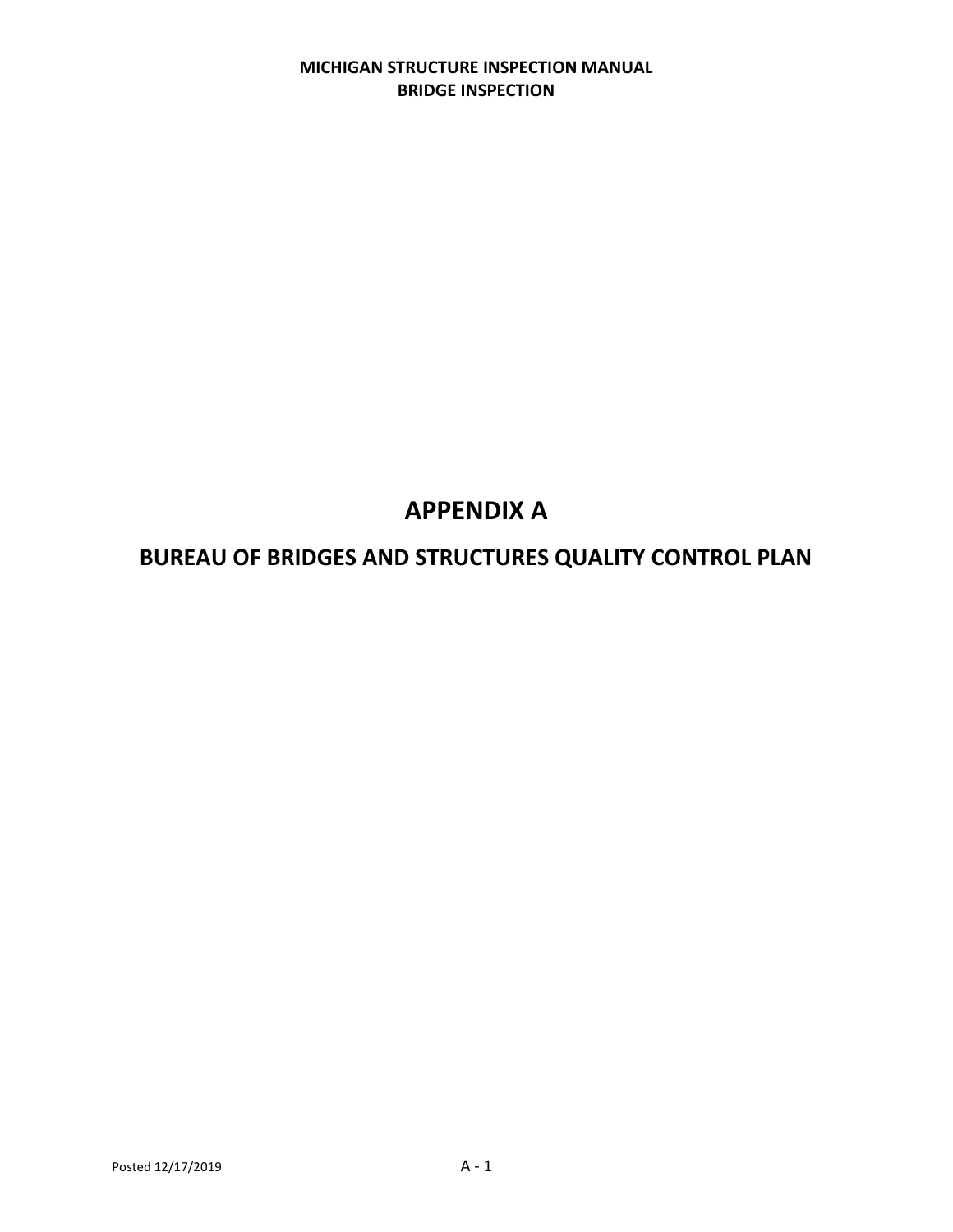# **MICHIGAN STRUCTURE INSPECTION MANUAL BRIDGE INSPECTION – BUREAU OF BRIDGES AND STRUCTURES QUALITY CONTROL PLAN**

# **APPENDIX A**

# **BUREAU OF BRIDGES AND STRUCTURES QUALITY CONTROL PLAN**

#### **A.01 Purpose**

The methods utilized on an annual basis by the Bureau of Bridges and Structures (BOBS) to measure and maintain quality inspection practices in accordance with the National Bridge Inspection Standards (NBIS) are documented in this appendix. The content is intended to supplement the information provided in Chapter 2 and serve as a resource for bridge owners to verify that adequate Quality Control (QC) procedures are being adhered to on an annual basis for each team leader they employ. Team leaders are encouraged to review this information and formulate a plan to address deficiencies identified by members within their organization, the Federal Highway Administration (FHWA), or the Michigan Department of Transportation (MDOT).

#### **A.02 Inventory**

BOBS is responsible for the inspection of structures designated as Big Bridges, which include large deck, unique, and complex structures. In addition, BOBS is delegated the responsibility of performing statewide fracture critical and fatigue sensitive element inspections for all region owned structures. This results in approximately 50 routine and element NBI inspections with more than 4,500,000 square feet of structural deck, 62 fracture critical inspections on NBI bridges, and an additional 178 fatigue sensitive element inspections.

Routine and fracture critical inspections of bridges owned by the Department of Natural Resources (DNR) that meet or exceed NBIS length requirements are also completed by MDOT through a partnership agreement with the DNR. Although assistance from region bridge staff and consultants is periodically utilized, BOBS maintains overall inspection responsibility for DNR bridges.

# **A.03 Structure Selection**

In accordance with the requirements specified in Chapter 2, QC file reviews must be conducted on a minimum of 5% of the NBI bridges inspected annually by each team leader. Field reviews must be subsequently completed on at least 50% of the files selected. All QC reviews must be completed within 18 months of the previous inspection date.

BOBS will select structures for review by both random and deliberate methods to assure quality inspections and enhanced safety. Prior to April of each year, a list of the applicable structures that were inspected by each team leader is generated. BOBS will make every effort to ensure that selection is representative of the entire bridge inventory and doesn't rely heavily on one structure type or condition. A series of random numbers are used to generate the initial subset of locations and the list is then organized by condition ratings for each type of inspection.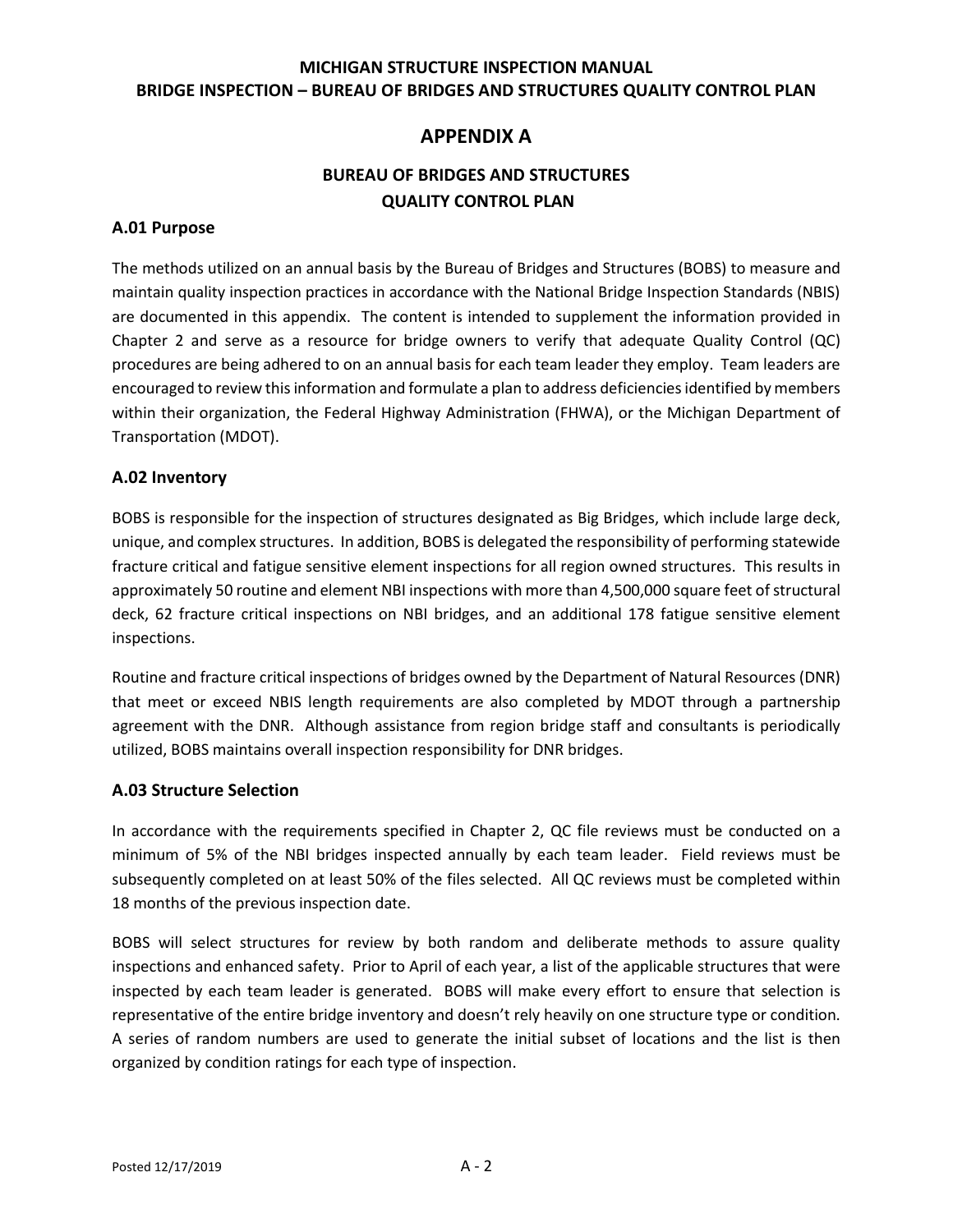# **MICHIGAN STRUCTURE INSPECTION MANUAL BRIDGE INSPECTION**

# **A.04 QC Program Organization**

The QC program within BOBS is conducted by individuals within the Structure Preservation and Management Section. Every individual in the Bridge Inspection Unit meets and maintains NBIS inspection certification. In addition, certain Statewide Reachall Crew members also meet NBIS requirements as their assistance can mitigate repetitive site visits which adversely affect public mobility and worker safety. The individuals performing inspections for BOBS and their designated QC roles are provided in Table A.04.01. Region staff may also assist in BOBS QC reviews.

| <b>Name</b>      | Work Area                      | <b>File Review</b> | <b>Field Review</b> |
|------------------|--------------------------------|--------------------|---------------------|
| Allie Nadjarian  | <b>Bridge Inspection</b>       | Primary            | Primary             |
| Andrew Bouvy     | <b>Bridge Inspection</b>       | Primary            | Primary             |
| James Covey      | <b>Bridge Inspection</b>       | Primary            | Primary             |
| <b>Ben Price</b> | <b>Bridge Inspection</b>       | Primary            | Secondary           |
| Christopher Zube | <b>Statewide Reachall Crew</b> | Secondary          | Primary             |

#### *Table A.04.01* Bureau of Bridges and Structures Quality Control Roles

# **A.05 File Reviews**

File review activities will be performed periodically throughout the calendar year to ensure the contents of the applicable files are complete. The file review will commence by using a BOBS quality control checklist which will serve as a guide for the QC reviewer, permit consistent and accurate reviews, and provide documentation of necessary changes. The form will be reviewed and updated annually to account for any changes to the NBIS, AASHTO, or MDOT policies and guidelines.

#### **A.05.01 Structure Inventory and Appraisal File Review**

The Structure Inventory and Appraisal (SI&A) report will be reviewed first and several key items will be recorded on the checklist. This will serve as an aid in determining whether there are any outstanding data deficiencies.

#### **A.05.02 Bridge Safety Inspection Report File Review**

The Bridge Safety Inspection Report (BSIR) will be reviewed for structures designated as Big Bridges and DNR bridges. The most current inspection report should be submitted in MiBRIDGE within 30 days of completing the inspection. Comments should be provided to the region bridge engineer when discrepancies are identified during the review of either the fracture critical inspection report (FCIR) or fatigue sensitive inspection report (FSIR).

The file review of the BSIR will focus on determining whether the quality of comments provided support the condition rating. Comments should be included for all items on the BSIR and the level of detail should increase as condition ratings decrease. MDOT's NBI Rating Guidelines should be used when recording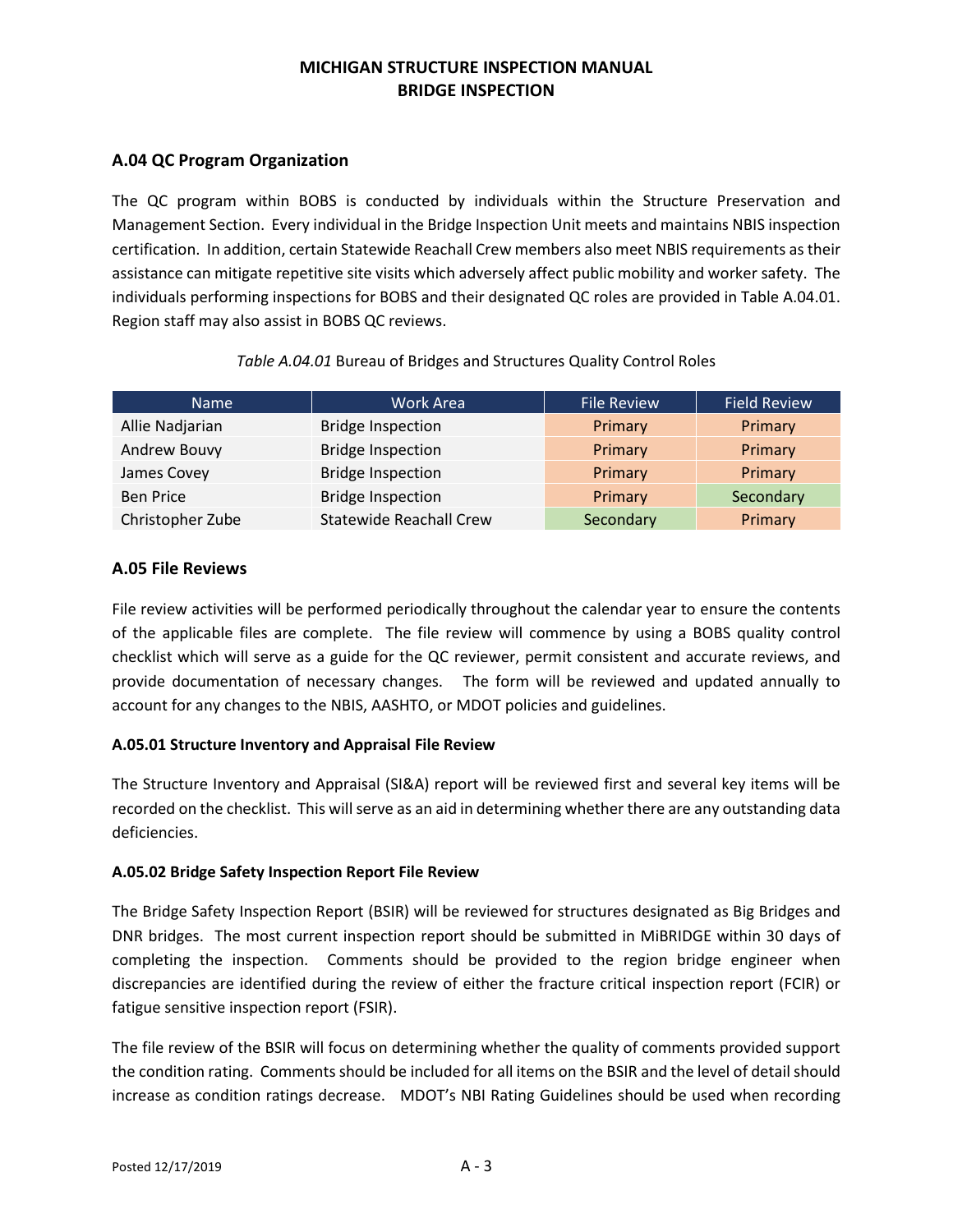# **MICHIGAN STRUCTURE INSPECTION MANUAL BRIDGE INSPECTION – BUREAU OF BRIDGES AND STRUCTURES QUALITY CONTROL PLAN**

comments. The QC checklist will be used to note deficient comments and document follow up discussion with the team leader.

All complex bridges in the inventory require bridge specific inspection procedures and qualification requirements. These will be reviewed during the QC process to determine if any improvements may be incorporated.

The inspection frequency will be reviewed to determine whether it is appropriate for condition. When the inspection interval does not conform to the MDOT Guidelines for Bridge Inspection Frequencies the inconsistency will be identified on the QC checklist. The factors contributing to a decrease in condition rating will be reviewed in order to determine whether the frequency should be modified. If the frequency is not increased a justification shall be provided on the BSIR.

MDOT policy requires stream bed cross sections, scour evaluations, bridge plans, load rating calculations and photos of posting signs to be uploaded to the Documents tab in MiBRIDGE. The QC reviewer should confirm that all documentation has been uploaded, and that waterway data is in compliance with MDOT Bridge Inspection Frequency Guidelines. The stream bed cross sections, scour evaluation, scour plan of action, high flow inspection, and scour inspection should be reviewed for accuracy.

# **A.05.03 Fracture Critical and Fatigue Sensitive Inspection Report File Review**

Highlighted drawings of fracture critical elements must be included in the bridge file. If the drawings are missing a new document must be generated prior to the next scheduled inspection. The QC reviewer should review the drawings and determine if all applicable fracture critical members have been accounted for on the FCIR and drawing.

In addition, bridge specific inspection procedures should be included in the report or as a separate document that adequately describe the unique requirements for each structure. Recommended items to account for include the traffic control, specialized equipment for hands-on inspection access, and type of elements requiring inspection. Continued improvement and development of the procedures during subsequent inspections should be emphasized during the QC review with specific examples of additional information that may benefit subsequent inspections.

Fatigue Sensitive reports should also include identification of the detail to be inspected on the FSIR. Historical information related to cracking, retrofits, or repairs should be identified in the comments section.

Both the FCIR and FSIR assigned condition codes and comments should be reviewed to determine if the condition rating provided is supported. The process for identifying and resolving deficient comments will be completed as described above.

#### **A.05.04 Underwater Diving Inspection Report File Review**

The Underwater Diving Inspection Report (UDIR) should be reviewed during annual QC reviews to verify that the information presented in the report has been reviewed by the team leader conducting routine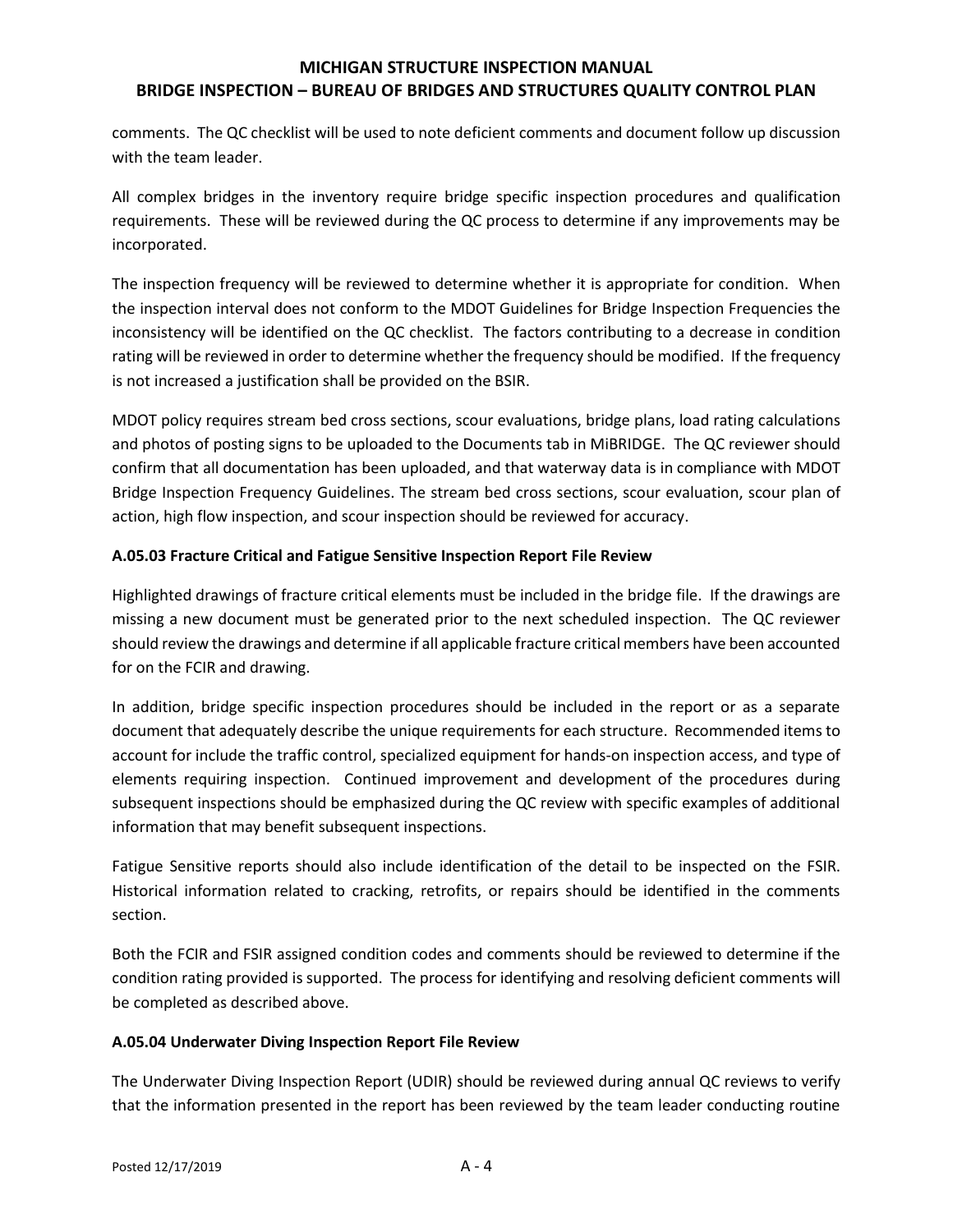# **MICHIGAN STRUCTURE INSPECTION MANUAL BRIDGE INSPECTION**

inspections and that any pertinent information potentially impacting the condition ratings has been accounted for in the BSIR.

The QC review should verify that the underwater diving team leader's credentials are in the bridge file. This information is subject for examination during annual FHWA program reviews, quality assurance assessments, and bridge program audits. Missing information should be requested.

The QC review should also confirm that the inspection procedures identified on the report are adequate. At a minimum, the procedures should include information regarding the required number of team members, a description of qualifications, the level of inspection required, location(s) identified, and a process for identifying deteriorated elements. The submerged components and any unique risk factors must be clearly described.

The recommended inventory and appraisal ratings should be reviewed to verify that they are consistent with the data entered by the team leader performing the routine inspection. If the recommended rating coding varies by more than one, additional evaluation will be necessary to confirm the accuracy of the data. In these cases, an explanation should be provided to clarify the cause or basis relating to the dissimilarity in data.

Understanding the locations of reported scour is important for monitoring stream bed elevation changes during routine inspections. The QC reviewer should review the information in the UDIR including sketches or cross-sections to identify areas where scour is concerning. The BSIR should note the locations of active scour and any action taken to verify changes.

# **A.05.05 Element Inspection Report File Review**

The bridge file should contain calculations for determination of the overall quantities of the elements listed on the report. The dimensions and calculations may be rounded to the nearest whole number and condition states identified as an overall percentage in relation to the total quantity calculated. The primary purpose of the QC review will be to determine if any elements are missing and to identify any grossly misrepresented quantities of deterioration.

# **A.05.06 Additional Inspection Reports**

The QC reviewer shall identify any additional reports that should be contained within the individual bridge file. The information contained within the report should be thoroughly examined to determine whether additional follow-up actions are necessary, to confirm the inspection frequency is adequate, and to verify if the work is being conducted in accordance with the practices identified in the NBIS and MiSIM.

#### **A.05.07 Load Rating Documentation**

The QC reviewer should verify that the Load Rating Assumption and Summary Sheets have been completed in MiBRIDGE and that the rating considers the field condition of members.